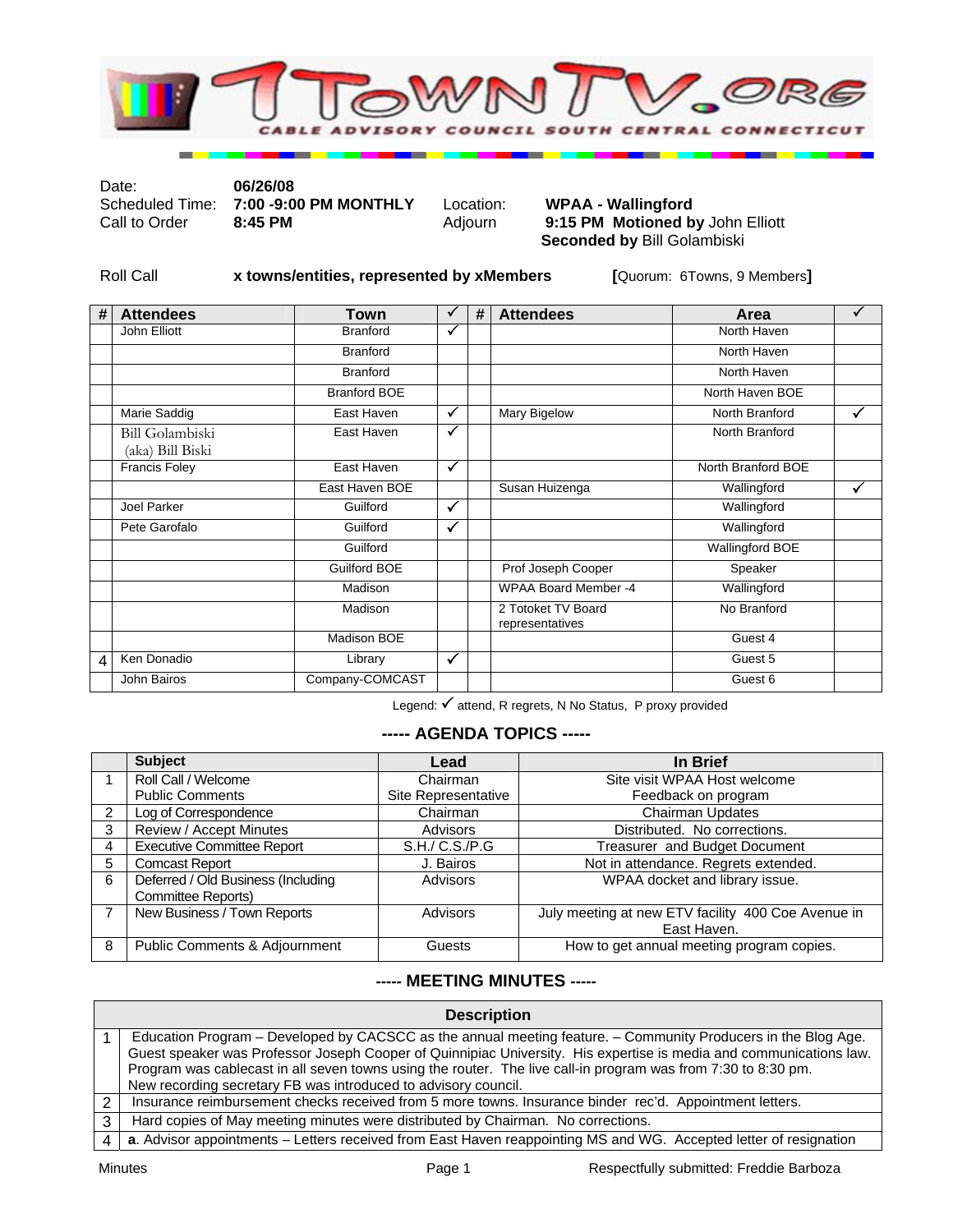|                | <b>TOWN /</b><br>DVISORY COUNCIL SOUTH CENTRAL CONNECTICUT                                                                                                                                                                                    |  |  |  |  |  |
|----------------|-----------------------------------------------------------------------------------------------------------------------------------------------------------------------------------------------------------------------------------------------|--|--|--|--|--|
|                | from KD. All advisors previously appointed are continuing based on notification from CACSCC to appointing authorities<br>requesting appointments for all vacancies. Both East Haven and Branford advisors indicated that they contacted local |  |  |  |  |  |
|                | BOE and superintendents about vacancies.<br><b>b.</b> Comcast representative sent regrets that he could not attend the meeting and extended an opportunity to the                                                                             |  |  |  |  |  |
|                | executive committee to meet him at lunch on July 10 to get an update on DPUC dockets.                                                                                                                                                         |  |  |  |  |  |
|                | c. Treasurer's report and budget distributed. We graciously accepted the speaker's decline of our honorarium for                                                                                                                              |  |  |  |  |  |
|                | participation in the annual meeting and program.<br>d. Chairman attended the SVC (Statewide Video Council) June meeting. There was significant discussion about the                                                                           |  |  |  |  |  |
|                | RAD boxes. These large grey boxes on telephone poles support U-Verse. Chairman asked advisors to let her know if                                                                                                                              |  |  |  |  |  |
|                | any installations appear to be interfering with lines of sight for traffic signs, have graffiti or are otherwise disruptive. ATT                                                                                                              |  |  |  |  |  |
|                | will not provide a location list, but engineering department in each town should have been notified of all installations.                                                                                                                     |  |  |  |  |  |
| 5              | Annual Meeting - Election of officers. Nomination committee moved the slate SH as Chairman; MS as VP/Sect'y and                                                                                                                               |  |  |  |  |  |
|                | PG as Treasurer. Chairman accepted motion to accept slate. Seconded by JP. Adopted unanimously.                                                                                                                                               |  |  |  |  |  |
| 6              | a. WPAA docket DPUC final decision identical to draft favoring WPAA.                                                                                                                                                                          |  |  |  |  |  |
|                | b. WPAA sponsored server technology information meeting that was well attended. This technology is being installed at<br>WPAA in June and will be available for any drop-in reviews of the installation by other PEG's.                       |  |  |  |  |  |
|                | c. Status of first amendment complaint against Wallingford Library - in review. Participants are being interviewed.                                                                                                                           |  |  |  |  |  |
| $\overline{7}$ | GCTV president nominated Jeff Lincoln for CACSCC sustaining Community<br>a.                                                                                                                                                                   |  |  |  |  |  |
|                | Access Overall Excellence Award. This award was acknowledged during the                                                                                                                                                                       |  |  |  |  |  |
|                | cablecast by thanking Jeff for 32 years of service.                                                                                                                                                                                           |  |  |  |  |  |
|                | Town reports: Totoket TV is being actively used by a local band.<br>b.                                                                                                                                                                        |  |  |  |  |  |
| 8              | xxxx public comments. Adjourn at x:x,                                                                                                                                                                                                         |  |  |  |  |  |

## **----- MOTIONS / ACTION ITEMS -----**

| <b>Business</b> | <b>Motion</b>              | <b>By</b>                   | <b>Vote</b> |
|-----------------|----------------------------|-----------------------------|-------------|
| Old             | Treasurer's report adopted | $MS$ by JP                  | Unanimous   |
| <b>New</b>      |                            | XXXX<br>$2^{nd}$<br>by xxxx |             |

## **----- NEXT STEPS / ACTION ITEMS -----**

|    | <b>Description</b>                                                                                               | <b>Assigned To</b> | Due Date               |
|----|------------------------------------------------------------------------------------------------------------------|--------------------|------------------------|
|    | Send thank you to Professor Cooper.                                                                              | Chairman           | ASAP                   |
| 2  | PEG's can get Comcast internet at residential rates. If interested, a<br>form is required and available from JB. | Each advisor       | Next local PEG meeting |
| 3  | Review web meeting or phone meeting options.                                                                     | Pete               | For July               |
| 4  | Procedure for Internet distribution on Google video for PEG's.                                                   | Frances            | For July               |
| 5  | First amendment complaint against Wallingford Library - bring to<br>closure.                                     | Chairman           | ASAP                   |
| 6  | Prepare the annual meeting program for distribution to local PEG's<br>via DVD and internet podcast.              | Chairman           | ASAP                   |
| 7  |                                                                                                                  |                    |                        |
| 8  |                                                                                                                  |                    |                        |
| 9  |                                                                                                                  |                    |                        |
| 10 |                                                                                                                  |                    |                        |
| 11 |                                                                                                                  |                    |                        |
| 12 |                                                                                                                  |                    |                        |